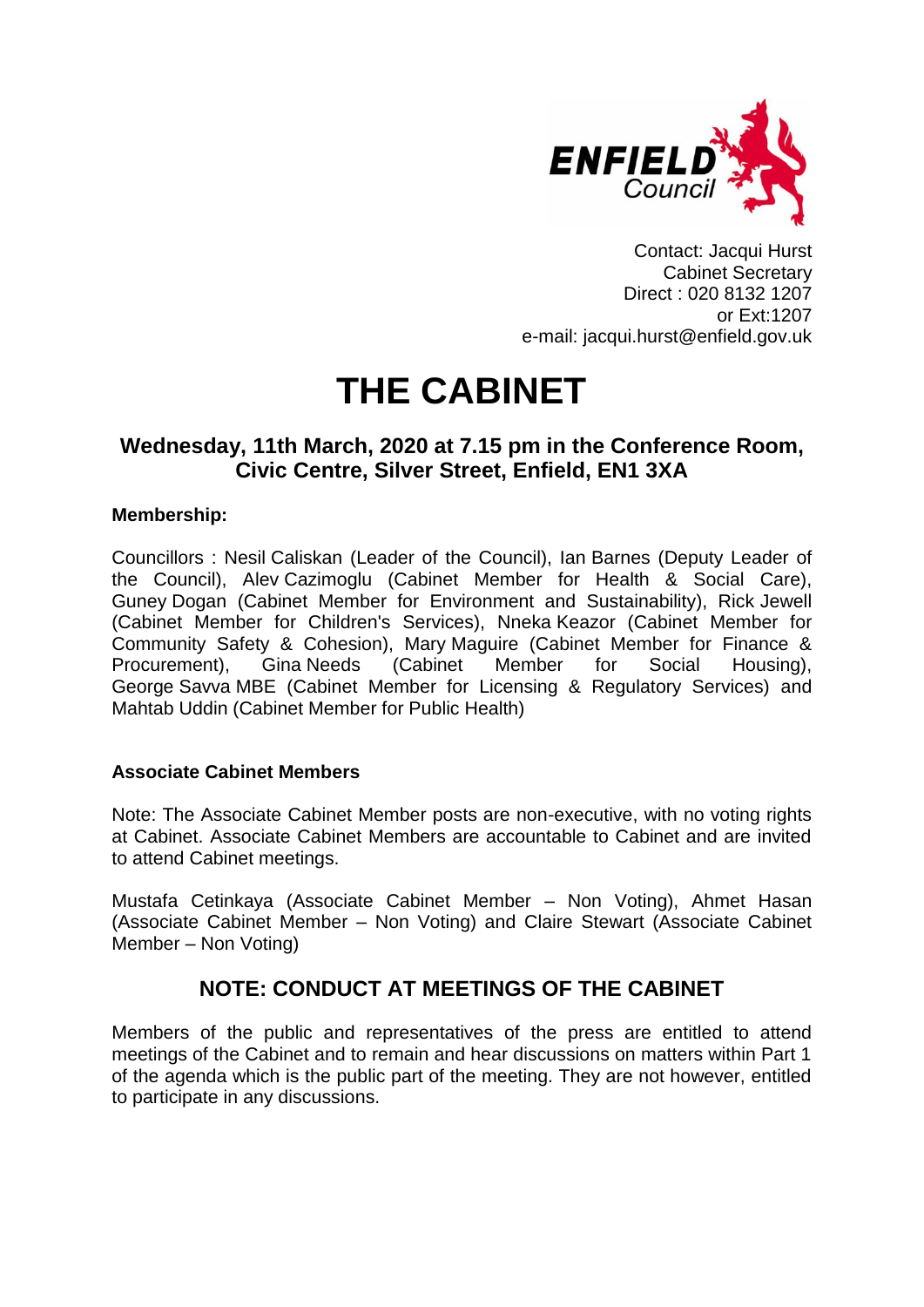### **AGENDA**

#### **1. APOLOGIES FOR ABSENCE**

#### **2. DECLARATIONS OF INTEREST**

Members of the Cabinet are invited to identify any disclosable pecuniary, other pecuniary or non pecuniary interests relevant to items on the agenda.

#### **3. DEPUTATIONS**

To note, that no requests for deputations have been received for presentation to this Cabinet meeting.

#### **4. MINUTES** (Pages 1 - 24)

To confirm the minutes of the previous meeting of the Cabinet held on 12 February 2020.

### **5. MULTI-AGENCY HOARDING AND SELF-NEGLECT POLICY** (Pages 25 - 84)

A report from the Executive Director – People is attached. **(Key decision – reference number 5071)** 

(Report No.210)

#### **6. MODERN SLAVERY STRATEGY 2020-2023** (Pages 85 - 104)

A report from the Executive Director – People is attached. **(Key decision – reference number 5102)**

(Report No.211)

#### **7. MERIDIAN WATER EMPLOYMENT STRATEGY** (Pages 105 - 164)

A report from the Executive Director – Place is attached. **(Key decision – reference number 4881)**

(Report No.212)

#### **8. UPDATED SCHOOL CONDITION AND FIRE SAFETY PROGRAMME 2020/21 TO 2021/22 (SCHOOLS CAPITAL PROGRAMME)** (Pages 165 - 170)

A report from the Executive Director – People is attached. This report includes an appendix containing exempt information which should be considered in conjunction with the part one report. **(Key decision – reference number 5082)**

(Report No.213)